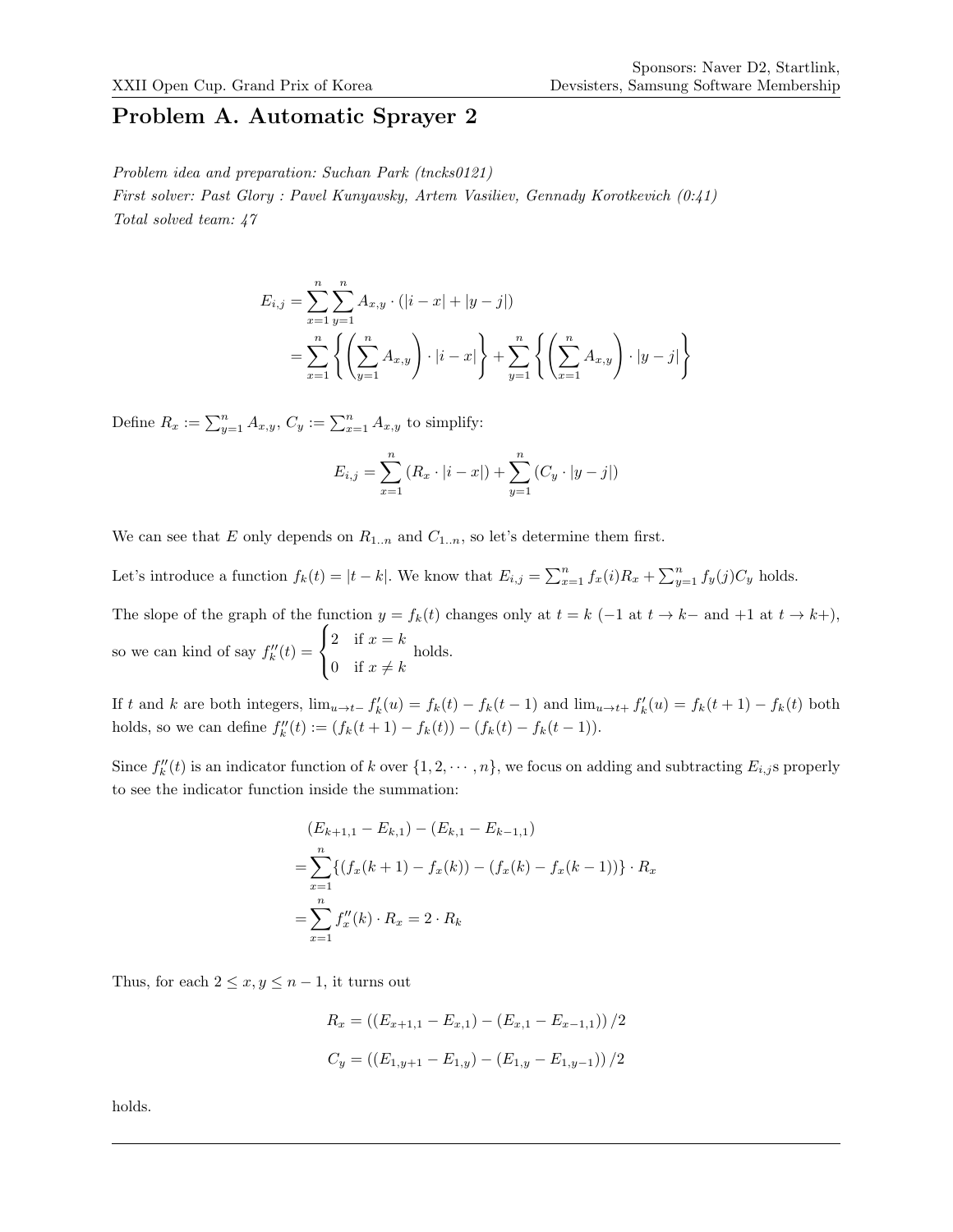Knowing the exact values of  $R_{2..n}$  and  $C_{2..n}$ , we can find out these equations about  $R_1$ ,  $C_1$ ,  $R_n$  and  $C_n$ .

$$
R_1 + C_1 = \left( E_{n,n} - \sum_{x=2}^{n-1} (|x - n| \cdot R_x) - \sum_{y=2}^{n-1} (|y - n| \cdot C_y) \right) / (n - 1)
$$
  
\n
$$
R_1 + C_n = \left( E_{n,1} - \sum_{x=2}^{n-1} (|x - n| \cdot R_x) - \sum_{y=2}^{n-1} (|y - 1| \cdot C_y) \right) / (n - 1)
$$
  
\n
$$
R_n + C_1 = \left( E_{1,n} - \sum_{x=2}^{n-1} (|x - 1| \cdot R_x) - \sum_{y=2}^{n-1} (|y - n| \cdot C_y) \right) / (n - 1)
$$
  
\n
$$
R_1 + R_n + \sum_{x=2}^{n-1} R_x = C_1 + C_n + \sum_{y=2}^{n-1} C_y
$$

These equations are enough to uniquely determine  $R_1$ ,  $C_1$ ,  $R_n$  and  $C_n$ .

After knowing  $R_{1..n}$  and  $C_{1..n}$ , there are several possible ways to find any possible matrix A with predetermined row sum and column sum. The simplest way is the following:

```
for (x in 1..n) for (y in 1..n) {
   A[x][y] = min(R[x], C[y]);R[x] -= A[x][y]; C[y] -= A[x][y];
}
```
The proof is that each time A[x][y] is positive, at least one of  $R_x$  or  $C_y$  becomes zero, and we can apply mathematical induction on "the number of non-zero  $R_x$  and  $C_y$ s". Or we can think of this procedure as running Ford-Fulkerson on obvious flow graph.

Shortest solution: 796 bytes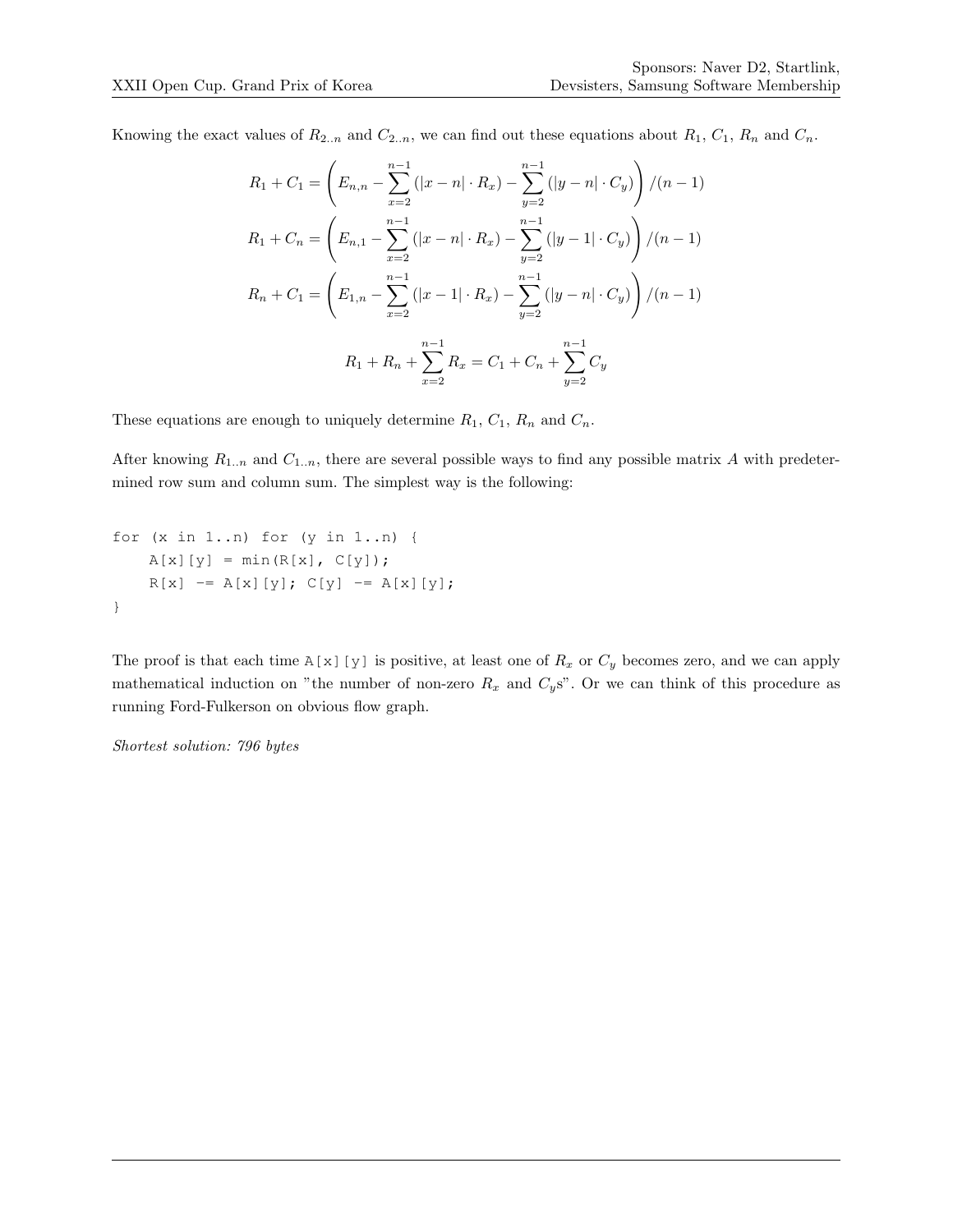## Problem B. Cilantro

Problem idea and preparation: Dongjae Lim (doju) First solver: japan02 : Shigemura, Kawasaki, Yui Hosaka (1:02) Total solved team: 7

Let's solve an equivalent decision problem, where you determine if you can put at most  $x$  dishes in the stack before any customers arrive. If you can put at most  $x$  dishes into the stack, then you have a strategy that can serve  $1, 2, \ldots, x$ -th noodles to the first customer as long as the types are matched.

To solve this decision problem, a simple greedy strategy suffices. Start by putting the first  $x$  noodles in the stack. For each customer, cook more noodles until the top of the stack matches the preference, and serve the noodles if it matches. This greedy strategy can be implemented in  $O(n)$  time, which gives a  $O(n \log n)$ algorithm. As intended, no teams succeeded to push this into the time limit.

We can prove the correctness of the greedy strategy. Moreover, the greedy strategy can always find a solution.

**Theorem 1.** Given that  $x = 0$ , the greedy strategy always finds a correct serving scheme, if  $|S| = |T| = n$ and the number of  $Y$  and  $N$  in  $S$  and  $T$  are equal.

*Proof.* We prove this by induction on n. The case with  $n = 1$  is trivial. Suppose that there exists some  $1 \leq i \leq n-1$  such that  $S[1,i], T[1,i]$  have a same occurrence count of Y and N. Then, by inductive hypothesis, the strategy for  $S[1, i]$ ,  $T[1, i]$  and  $S[i + 1, n]$ ,  $T[i + 1, n]$  exists. Otherwise,  $S[1] = T[N]$ , and consequently  $S[2, n], T[1, n-1]$  have a same occurrence count, which means you can put the first noodle, apply induction hypothesis for  $n - 1$  and serve it to the final customer.  $\Box$ 

It is important to notice that there is complete freedom over which i to match, as long as the occurrence count is preserved.

Putting the first x noodles in a stack implies that the first  $x - 1$  noodles can avoid being served to the first customer. For each noodle in order, we decide the matching customer so that we serve the first customer as late as possible. To do this, it's not worse to pick the largest i that is matchable, and if we are only left with the option of  $i = 1$ , then we can declare the answer. As a result, we obtain a different greedy algorithm that determines the maximum possible  $x$  in linear time.

Shortest solution: 401 bytes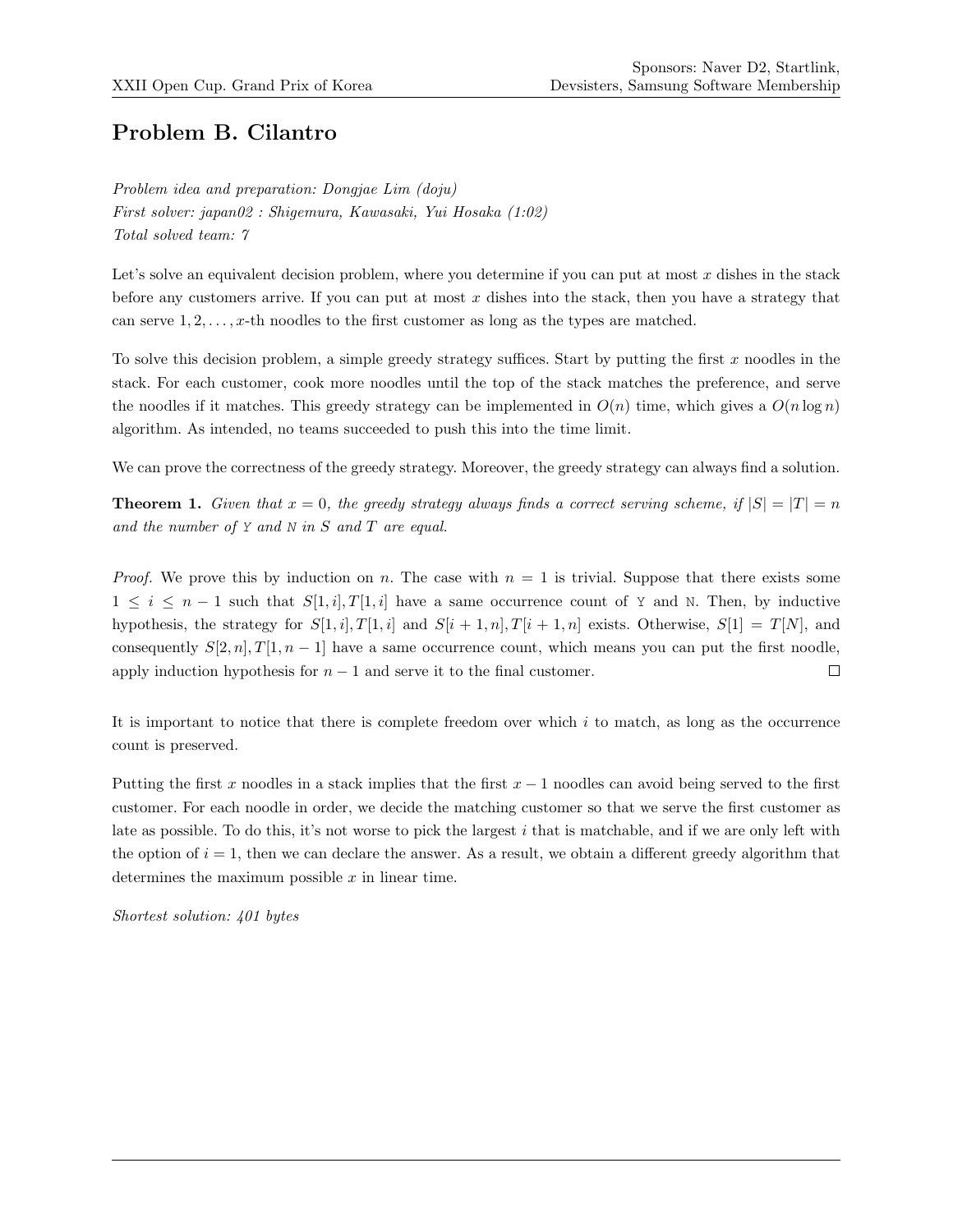### Problem C. Equivalent Pipelines

Problem idea and preparation: Changki Yun (TAMREF) First solver: Zagreb Oblutci (0:21) Total solved team: 64

Remark that  $v_T(i, j)$  is the minimum edge weight on the only path connecting i and j. We want to determine the correspondence of  $N(N-1)/2$  tuples  $(i, j, v_T(i, j))$ . To overcome the time limit, one can think of hashing as a hack.

Pick two random functions  $f, g$  and a random prime P. Then compute the hash value

$$
h_T = \sum_{i < j} f(i) f(j) g(v_T(i, j)) \mod P
$$

and group the trees by hash value. If P is sufficiently large (empirically,  $\sim 10^{18}$ ), it is enough to avoid hash collision.

Using union-find technique, one can easily compute  $h_T$  in  $O(n \log n)$  time, resulting in time complexity  $O(dn \log n)$ .

There is also a deterministic solution. We think of the "merge sequence" in the union-find procedure. Sort the edge in the non-increasing order of weight and simulate the union-find operation. If an edge with weight w connects components A and B,  $v_T(a, b) = w$  for all  $a \in A$  and  $b \in B$ . Thus, for all weights w, the trees in the same group must share the same components "merged by weight w".

Suppose a component  $a$  is merged into a larger component  $a'$  by an edge weight  $w$ . Then using a tuple  $(w, a, a')$  for all merge events is sufficient to represent a tree. There are only  $O(n)$  important tuples, so comparing such tuples by a trie or std::map is enough to get accepted in  $O(dn \log n)$  time.

Shortest solution: 1745 bytes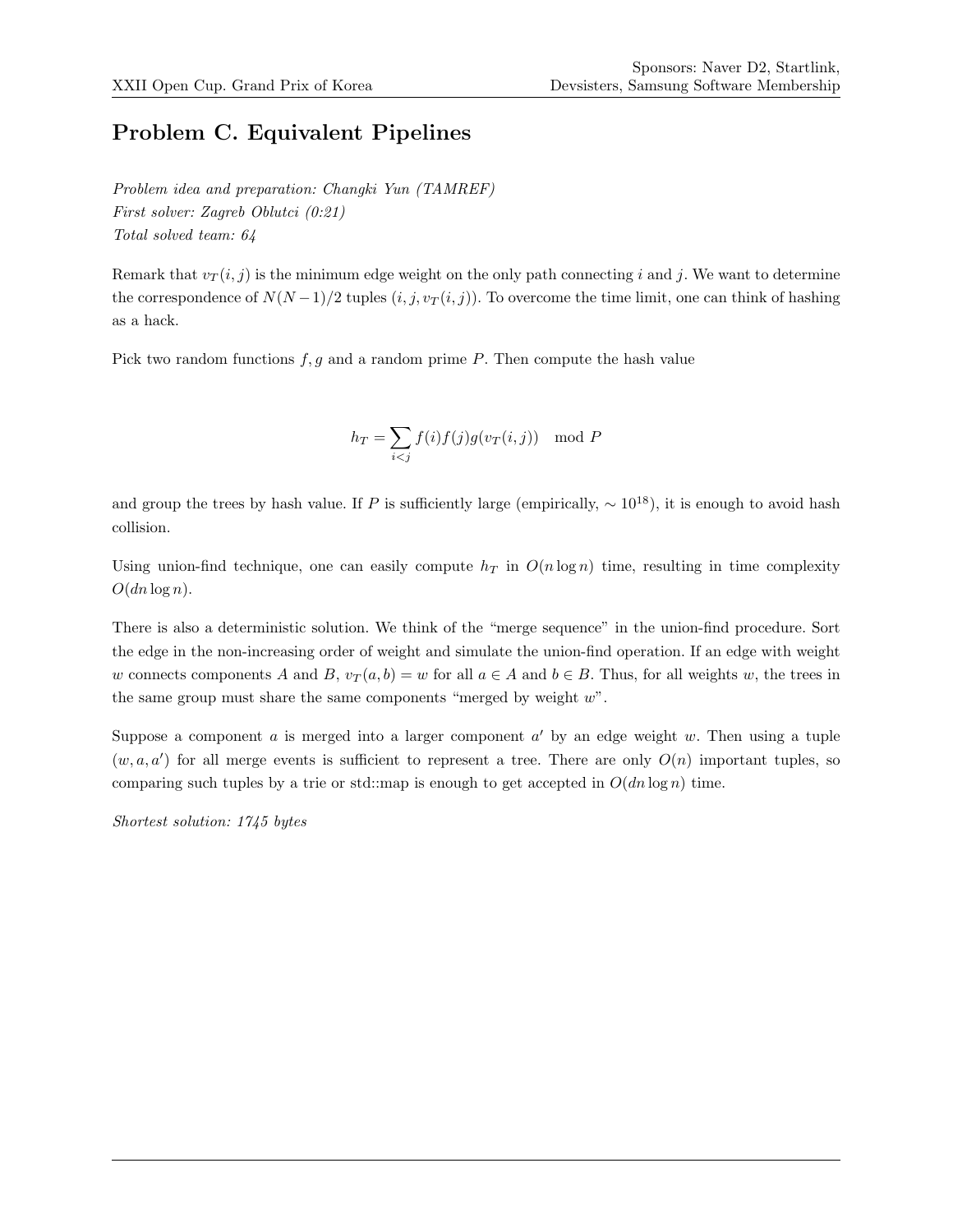# Problem D. Flowerbed Redecoration

Problem idea and preparation: Joonpyo Hong (spectaclehong) First solver: japan22 : goodbaton, Tatsuhito Yamagata, Yasunori Kinoshita (2:36) Total solved team: 4

Operations that rotate the region  $d \times d$  can be expressed as permutations, and permutations can be thought of as one-to-one correspondences.

Let  $F$  be a function that rotates the fixed top-left area, and a  $G$  be a function that brings the next target area to the top-left: This can be easily defined as a shifting permutation. A function  $H = G \circ F$  rotates the area and brings the next target area to top-left. If we can do this quickly  $k = (M - d)/x$  times, we can process the first row. Then we shift the grid downwards by  $y$  and repeat the procedure to solve the problem.

This can be solved in  $O(n \log k)$  by implementing a divide-and-conquer-based fast exponentiation, or in  $O(n)$ by decomposing the permutation into cycles and rotating each cycle k times.

Shortest solution: 1054 bytes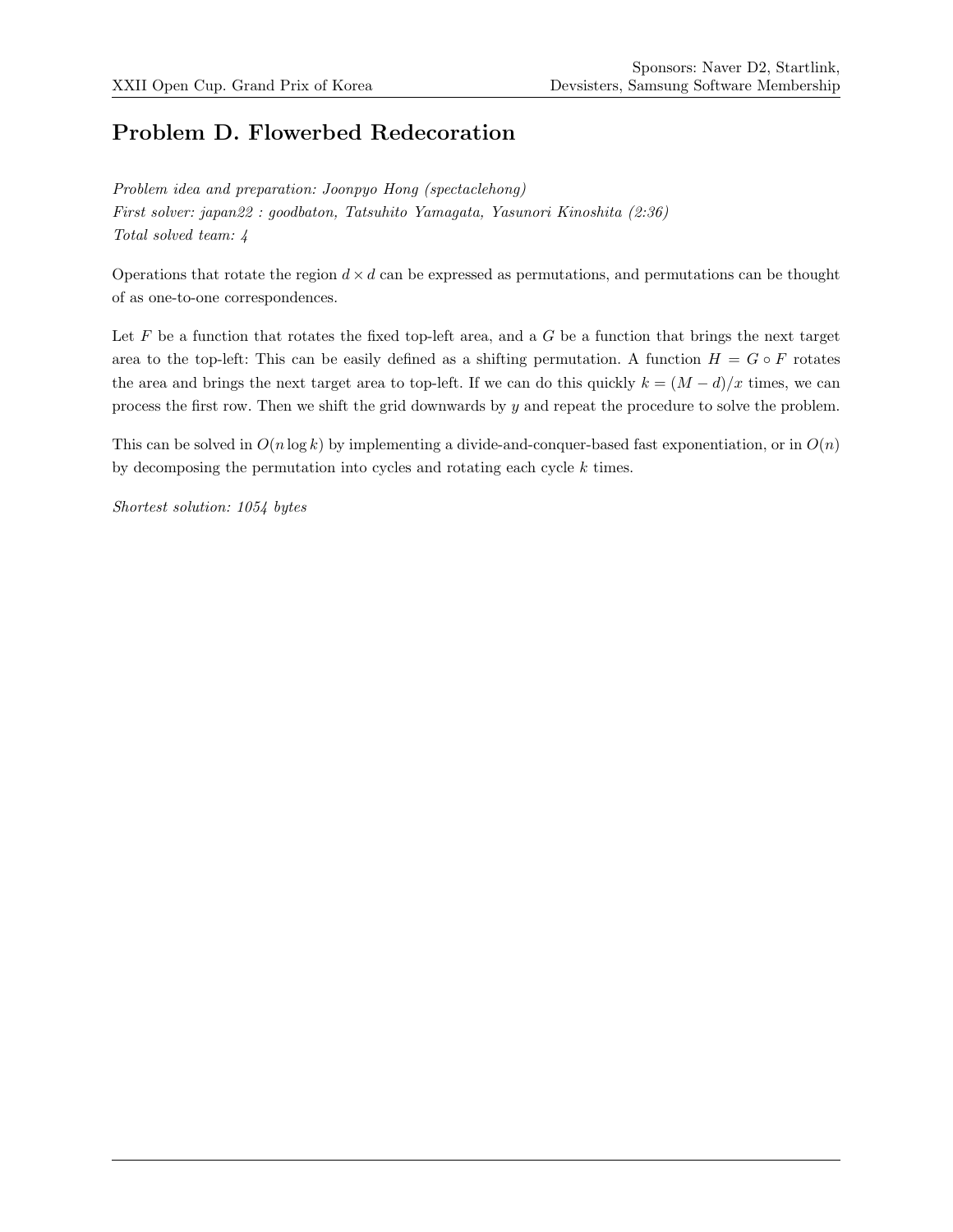#### Problem E. Goose Coins

Problem idea and preparation: Dongkyu Han (queued\_q) First solver: USA1 : Kevin Sun, Scott Wu, Andrew He (0:27) Total solved team: 44

First of all, handle the impossible case where  $p$  is not a multiple of  $c_1$ .

Consider the following greedy algorithm to make p goose-dollars. Select the n-th coin as many as possible so that the total value does not exceed p. Then select the  $(n - 1)$ -th coin as many as possible so that the total value does not exceed  $p$ . Repeat this until the total value reaches  $p$ . We will call the resulting set of coins the "base solution." Let's say that there is  $a_i$  number of *i*-th coins in the base solution.

Now consider another set of coins that sums to  $p$  goose-dollars. If this set of coins is different from the base solution, we can show that there exists  $i(< n)$ -th coin that is used  $c_{i+1}/c_i$  or more times. In other words, if every *i*-th coin is used less than  $c_{i+1}/c_i$  times, this set of coins is the same as the base solution.

The proof is as follows. If every i-th coin is used less than  $c_{i+1}/c_i$  times, the sum of the values of  $1, 2, \cdots, (n-1)$ 1)-th coins in the set is less than  $c_n$ . So we have to use the n-th coin as many as possible to make p goosedollars, since otherwise we cannot cover the rest of the price with  $1, 2, \dots, (n-1)$ -th coins. By the same logic, we have to use the  $(n - 1)$ -th coin as many as possible to make the remaining price, and the same is true for  $(n-2), \dots, 1$ -th coins. So it becomes equivalent to the base solution.

Using this fact, you can replace  $c_{i+1}/c_i$  coins of some *i*-th type with a single  $(i + 1)$ -th coin in any solution other than the base solution. This process reduces the total number of coins, so we eventually reach the base solution by repeating the process. In other words, we can make any solution from the base solution by repeatedly replacing some *i*-th coin into  $c_i/c_{i-1}$  coins of  $(i-1)$ -th type. We'll refer to this process as "coin splitting."

From here, there are two ways to solve the problem.

**Solution 1.** (by queued q) We have to make k coins in total by splitting the coins in the base solution. Suppose that, for every coin in the base solution, we know the minimum weights of  $1, \dots, k$  coins that were generated from splitting the coin. We can combine them to get the minimum weights of  $1, \dots, k$  coins that sum to p goose-dollars.

Formally, let  $W_x[1..k]$  be an array that contains the minimum weights of  $1, \dots, k$  coins that sum to x goosedollars. Then we can calculate  $W_p$  by combining  $W_{c_i}$ 's. Assume that the number of coins in the base solution is  $m$  in total, and each of their values is  $d_i$ . Then, it holds that

$$
W_p[j] = \min_{l_1 + \dots + l_m = j} W_{d_1}[l_1] + \dots + W_{d_m}[l_m].
$$

The above operation, which combines several  $W_x$ 's, can be further simplified into the process of repeatedly combining two  $W_x$ 's. Define the binary operation  $\oplus$  on the minimum-weights arrays A and B as follows: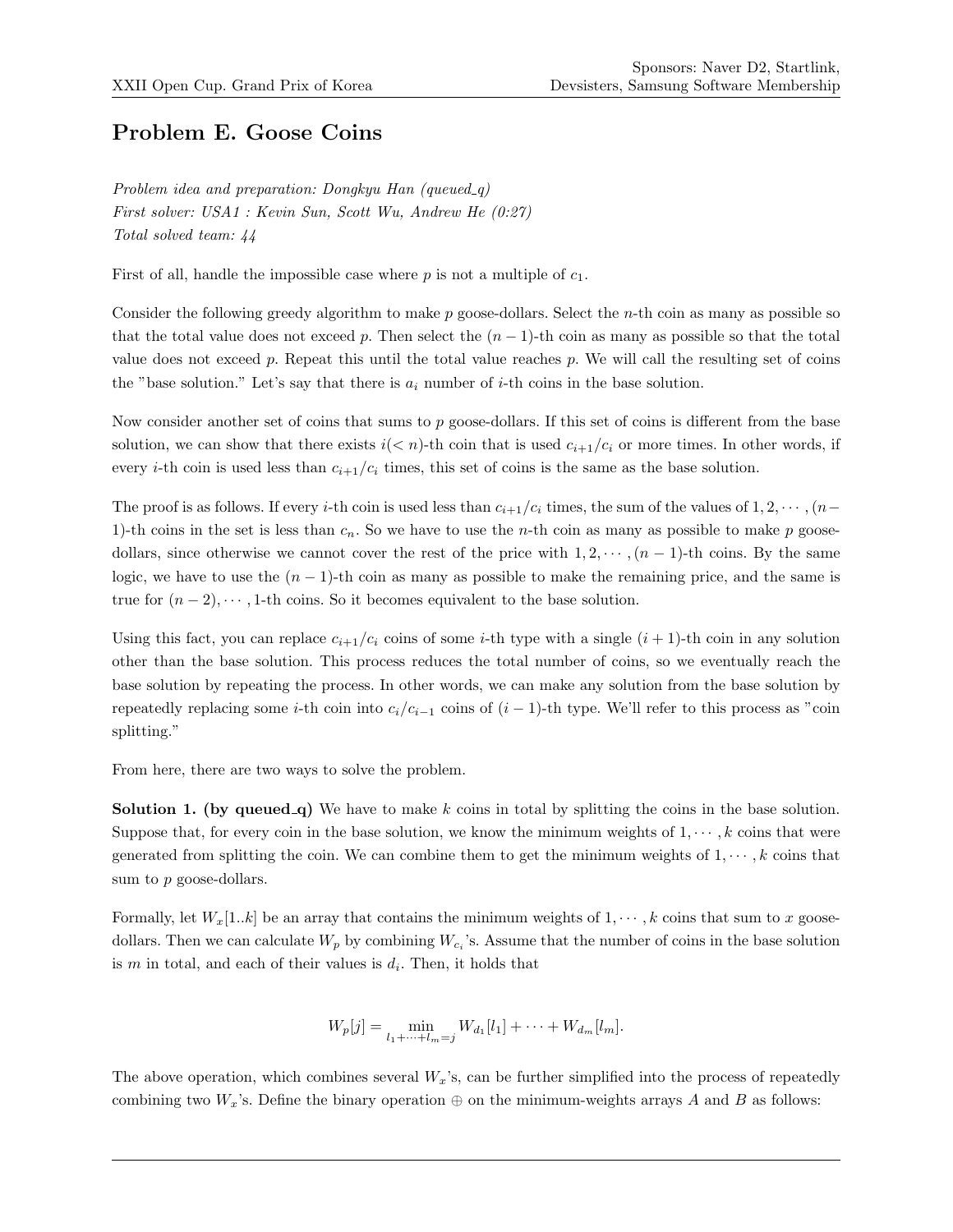$$
(A \oplus B)[j] := \min_{a+b=j} A[a] + B[b].
$$

Intuitively, it represents a situation where we use  $a$  coins from the  $A$  array and  $b$  coins from the  $B$  array to make j coins in total. This operation takes  $O(k^2)$  time. Also, note that  $\oplus$  is associative and commutative.

Now we can represent  $W_p$  as follows.

$$
W_p = \underbrace{(W_{c_1} \oplus \cdots \oplus W_{c_1})}_{a_1 \text{ times}} \oplus \cdots \oplus \underbrace{(W_{c_n} \oplus \cdots \oplus W_{c_n})}_{a_n \text{ times}} = (W_{c_1})^{a_1} \oplus \cdots \oplus (W_{c_n})^{a_n}.
$$

If we know every  $W_{c_i}$ , we can calculate  $(W_{c_i})^{a_i}$  quickly by applying exponentiation by squaring. The number of operation is  $\sum_i \lg a_i \leq \sum_i [\lg(c_{i+1}/c_i)+1] = \sum_i (\lg c_{i+1}-\lg c_i)+n \leq \lg p+n = O(\lg p)$ , so we can calculate  $W_p$  in  $O(k^2 \lg p)$  time.

Now we have to figure out how to calculate  $W_{c_i}$ . To make  $c_i$  goose-dollars, we can use one *i*-th coin or split it. If we split it once, we get  $c_i/c_{i-1}$  coins of  $(i-1)$ -th type. Since we can split them further, it holds that

$$
W_{c_i}[j] = \begin{cases} w_i & \text{if } j = 1 \\ (W_{c_{i-1}})^{c_i/c_{i-1}}[j] & \text{if } j > 1 \end{cases}.
$$

It takes  $O(k^2 \lg p)$  time to get all  $W_{c_i}$ 's by a similar logic. Hence the total time complexity to calculate  $W_p$ is  $O(k^2 \lg p)$ . The minimum total weight of k coins is  $W_p[k]$ . If it is infinity, there is no solution. We can also calculate the maximum by flipping the signs of the weights and applying the same algorithm.

**Solution 2.** (by tncks0121) Consider the process of splitting coins from  $n$ -th to first. Define the DP table as follows.

 $D[i, j, l] :=$  (The minimum weight of a set of coins that sum to p, where some of  $(i + 1), \dots, n$ -th coins were split, there are  $j$  coins in total, and there are  $l$  coins of  $i$ -th type.)

If we think about the process of splitting m coins of i-th type in the set of coins that  $D[i, j, l]$  represents, we can obtain the following relation. Here  $b_i = c_i/c_{i-1}$  represents the number of  $(i - 1)$ -th coins that gets created when we split an  $i$ -th coin.

$$
D[i-1, j+(b_i-1)m, a_{i-1}+b_i m] = \min_{m \leq l \leq k} \{D[i, j, l]\} + (b_i w_{i-1} - w_i)m.
$$

We only have to consider the cases where the total number of coins does not exceed k. So we ignore the cases where  $j + (b_i - 1)m$  or  $a_{i-1} + b_i m$  exceed k. We can calculate the suffix minimums to get  $\min_{m \leq l \leq k} \{D[i, j, l]\}$ in  $O(1)$ , so each  $D[i, j, l]$  can be filled in  $O(1)$ . The total time complexity is  $O(nk^2)$ , which is same as the number of the DP states. The minimum total weight of k coins is min<sub>l</sub>  $D[1, k, l]$ . If it is infinity, there is no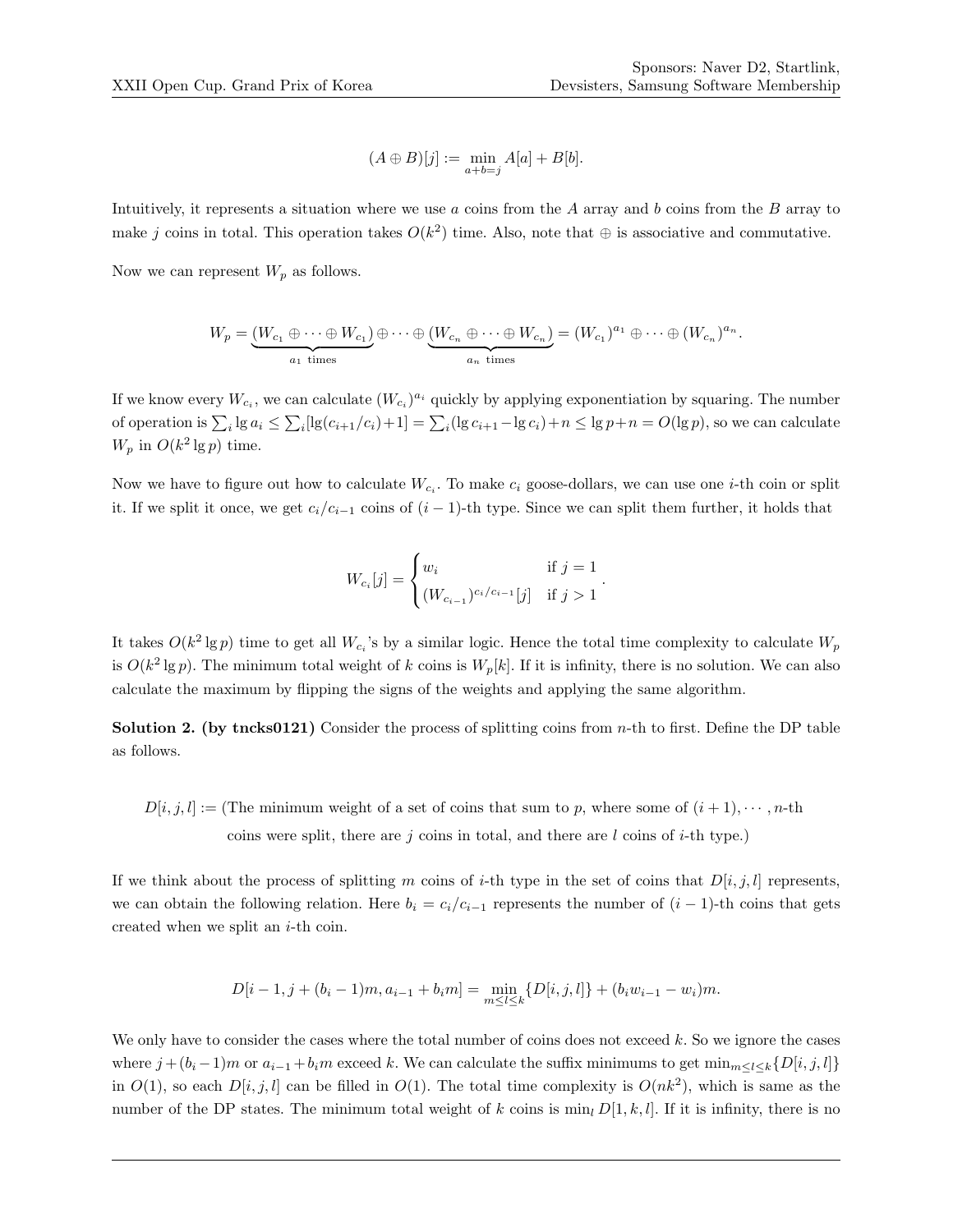solution. We can also calculate the maximum by flipping the signs of the weights and applying the same algorithm.

Shortest solution: 1776 bytes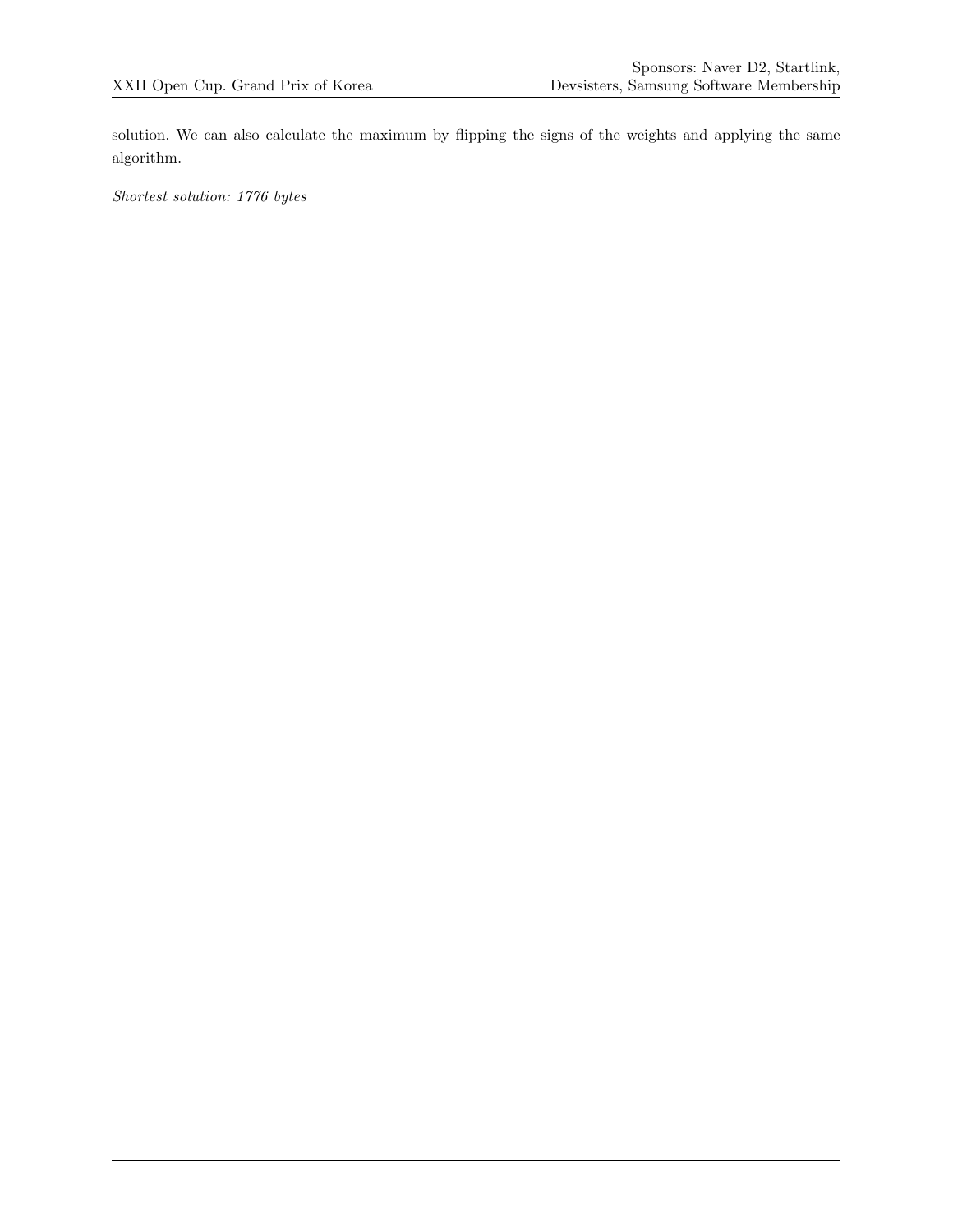# Problem F. Hedgehog Graph

Problem idea and preparation: Yeonghyun Kim (kipa00) First solver: japan17 yosupo (4:41) Total solved team: 1

1. Solution with 2  $\sqrt{V} + \log V$  queries. We will only make queries that starts at vertex  $s = query(1, 10^6)$ , since s lies in the cycle. For all  $1 \leq i \leq 1000$ , ask query $(s, i)$  and query $(s, 1000i + 1)$ . Among the 2000 queries, there exists a vertex that was returned twice. Let x, y be such query with  $query(s, x) = query(s, y)$ . The answer is a smallest divisor d of  $|y - x|$  with  $query(s, d) = s$ .

If  $query(s, d) = s$ , then for all integer  $k > 1$ ,  $query(s, kd) = s$ . As a result, you don't have to try all divisors. Take a prime factorization of  $|y-x|$ , and try dividing to each factor in the multiset, taking the divided result if it is still a multiple of the period.

Abstracting the first solution. Taking all the assumption at the first solution, we can reformulate the problem. We need to find a short sequence  $x_1, x_2, \ldots, x_n$ , such that for any number  $1 \leq k \leq 10^6$ , there exists a pair  $x_i, x_j$  where  $|x_i - x_j|$  is a non-zero multiple of k. For example, the solution 1 generates the length-2000 sequence

$$
x_i = \begin{cases} i & \text{if } i \leq 1\,000 \\ 1000(i - 1000) + 1 & \text{if } i > 1\,000 \end{cases}.
$$

And for every number  $1 \leq k \leq 10^6$ ,  $|x_{\lceil k/1000\rceil+1000} - x_{(-k) \mod 1000+1}|$  is a nonzero multiple of k. The total query spent by this approach is  $1 + n + \log \max(x_i)$ .

Given that the sequence  $x_i$  is generated, the only algorithmically hard part is factorization. Here, you can use standard algorithms like Pollard-Rho, or even try a trivial algorithm that tries all factors  $\leq 10^6$  since any larger prime factors don't contribute to the answer.

# 2. Solution with  $\sqrt{V}+2\log V$  queries.

One idea is to observe that we only need to consider the number  $500001 \leq k \leq 10^6$ . Since all numbers  $1 \leq k \leq 500000$  have a multiple in the range [500 001, 10<sup>6</sup>], finding their multiples are enough.

The first construction generated two sequence  $A = \begin{bmatrix} 1, 2, \ldots, 1000 \end{bmatrix}, B = \begin{bmatrix} 1001, 2001, \ldots, 10^6 + 1 \end{bmatrix}$  where  $|A_i - B_i|$  covers all multiple of k, and simply concatenated it. We will also use such strategy, but we will cover two elements at once.

Let  $U = 500000$  and  $L = 1000$ . we will construct a sequence A, B such that  $|A_i - B_j|$  is in a form of  $M =$ 

$$
\begin{bmatrix}\n(U+1)(U+L) & (U+2)(U+L-1) & \dots & (U+L/2)(U+L/2+1) \\
(U+L+1)(U+2L) & (U+L+2)(U+2L-1) & \dots & (U+3L/2)(U+3L/2+1) \\
\vdots & \vdots & \ddots & \vdots \\
(U+L^2/2-L+1)(U+L^2/2) & (U+L^2/2-L+2)(U+L^2/2-1) & \dots & (U+L^2/2-L/2)(U+L^2/2-L/2+1)\n\end{bmatrix}
$$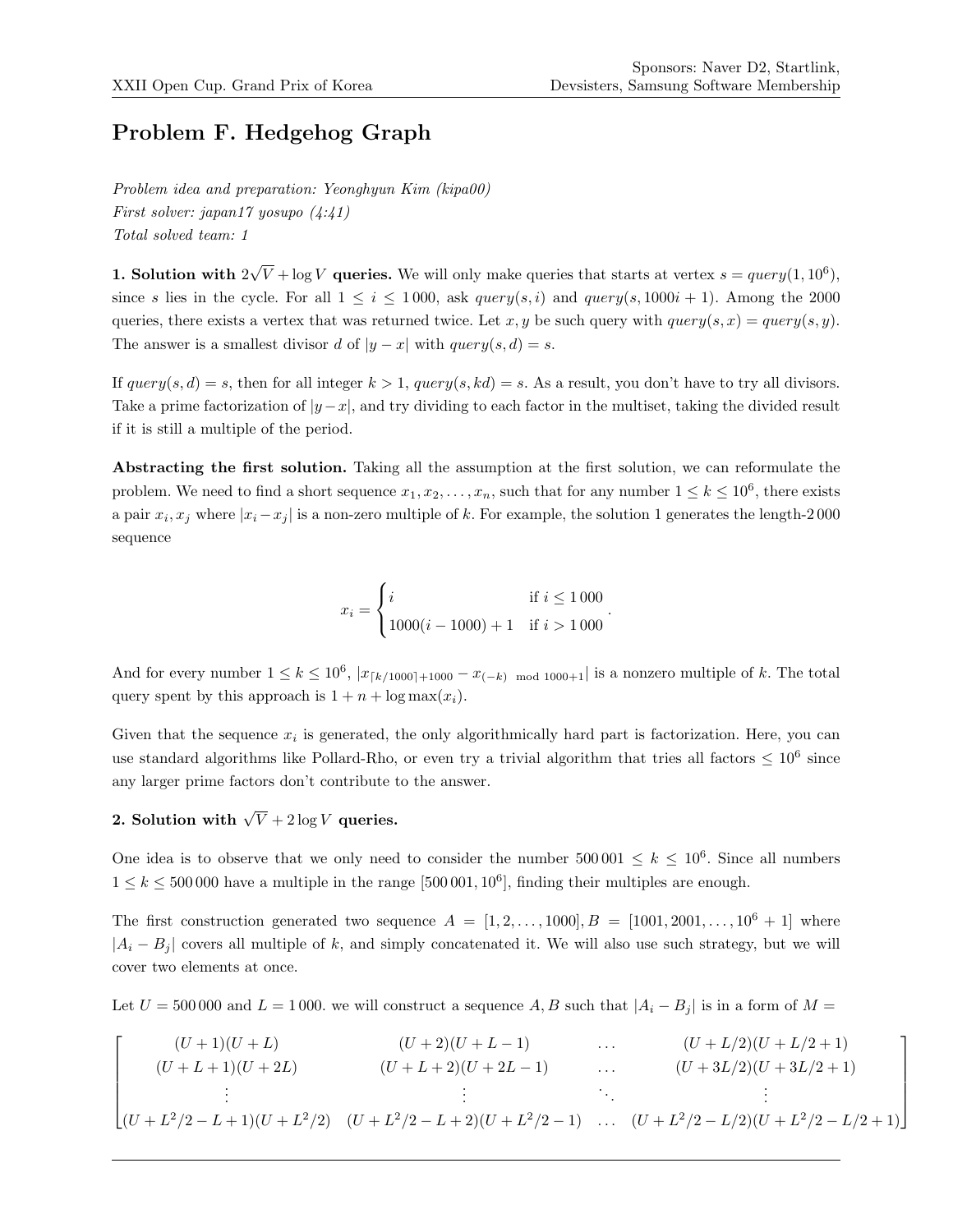In this  $500 \times 500$  matrix,  $M_{i,j+1} - M_{i,j} = L - 2j$ ,  $M_{i+1,j} - M_{i,j} = 2LU + 2iL^2$ . Thus, we can find a sequence a, b such that  $a_i - b_j = M_{i,j}$  Using this fact, you can find a length-1000 sequence where  $max(x) = O(V^2)$ .

#### 3. Solution with  $\sqrt{2/3V} + 3 \log V$  queries.

We can slightly improve the previous idea. The matrix above illustrates a way to construct a sequence  $a_i, b_j$ such that  $a_i-b_j$  covers two elements of the arithmetic progression. Thus we can find a sequence  $a, b$  of length d √  $166\,667$  = 409 to cover an arithmetic progression of 333 335, 333 337...999 999.

This covers all odd numbers, since all numbers  $1 \leq 2k+1 \leq 333333$  have a odd multiple over that arithmetic sequence. Every even number at most  $10^6$  can be represented as  $n = 2^k \times (2a + 1)$  where  $2a + 1 \leq 10^6, 1 \leq$  $k \leq 19$ . By multiplying all matrix entities by  $2^{19}$ , we can cover all numbers with  $max(x) = O(V^3)$ .

**Challenge.** Given that we have no restriction on  $max(x)$ , can we devise a generalized construction that minimizes the queries, asymptotically or exact?

Shortest solution: 1145 bytes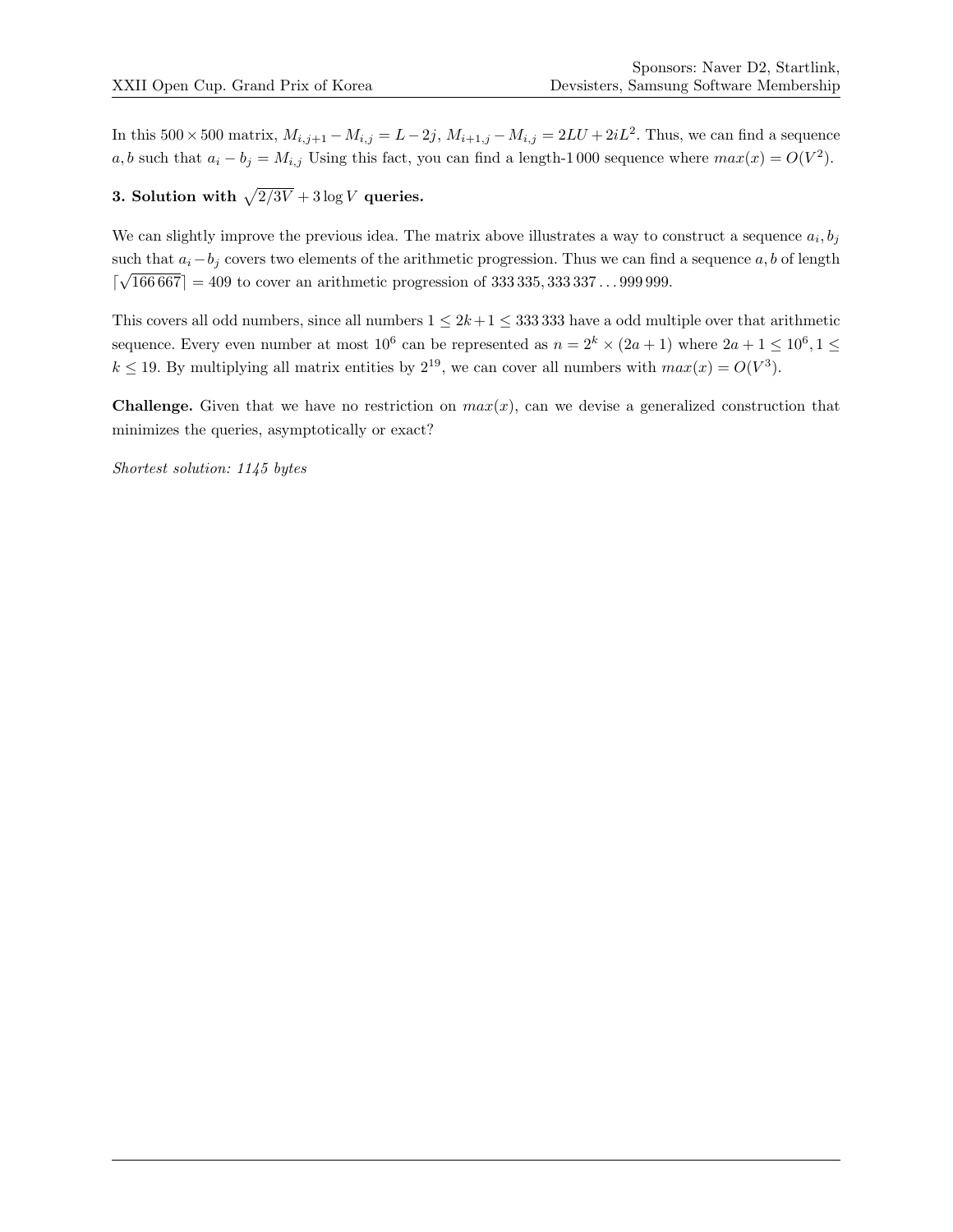# Problem G. Lamb's Respite

Problem Idea: Jaehyun Koo (koosaga) Preparation: Jaeung Lee (L0TUS) First solver: USA1 : Kevin Sun, Scott Wu, Andrew He (1:04) Total solved team: 18

Without the ultimate ability, let's consider the condition where the player may die. Let  $p$  be the action where the player achieved maximum HP afterward, and  $q$  be an action where the player died afterward. For the player to die,  $a_{p+1} + a_{p+2} + \ldots + a_q \leq -H$  should hold. In other words, if the player dies, there exists a subarray where its sum is at most  $-H$ .

Conversely, suppose that the minimum sum subarray of  $a_i$  is  $a_{l+1}, \ldots, a_r$ , and its sum is at most  $-H$ . Since the subarray has the minimum sum, there exists no position where  $a_{l+1} + \ldots + a_j > 0$  for  $l+1 \leq j \leq r$ . Thus, there exists no cases where the champion *overheals*. The champion will get at least H damages without exception, and will die regardless of its starting health.

What happens when the Lamb's Respite ability is on, is very similar to the usual cases. If the player reached the HP  $\lceil \frac{H}{10} \rceil$ , then the player stays in that health until its deactivation. So it can be considered as death, although it doesn't kill the champion.

We can easily maintain the minimum prefix, suffix, subsegment sum in a segment tree. As a result, the above observation gives an algorithm to determine whether the champion dies or not in the interval  $[1, i - 1]$ . This extend to interval  $[i, j]$  and  $[j + 1, n]$  as well. However, we don't start with full HP in those cases. We need to know the resulting HP after processing each interval.

Using the same argument as above, you can show that the resulting health from interval  $[1, i - 1]$  equals to  $H' = H +$  (minimum suffix sum of the interval [1, i – 1]). The initial HP can be supplied to the interval [i, j] as well by appending a single integer  $H' - H$  at the front. (The usual way of implementing the segment tree will make this part of implementation very straightforward).

The case  $[j+1,n]$  is solved similarly. Thus we can determine the resulting HP. The time complexity of this solution is  $O((n+q)\log n)$ .

Shortest solution: 1726 bytes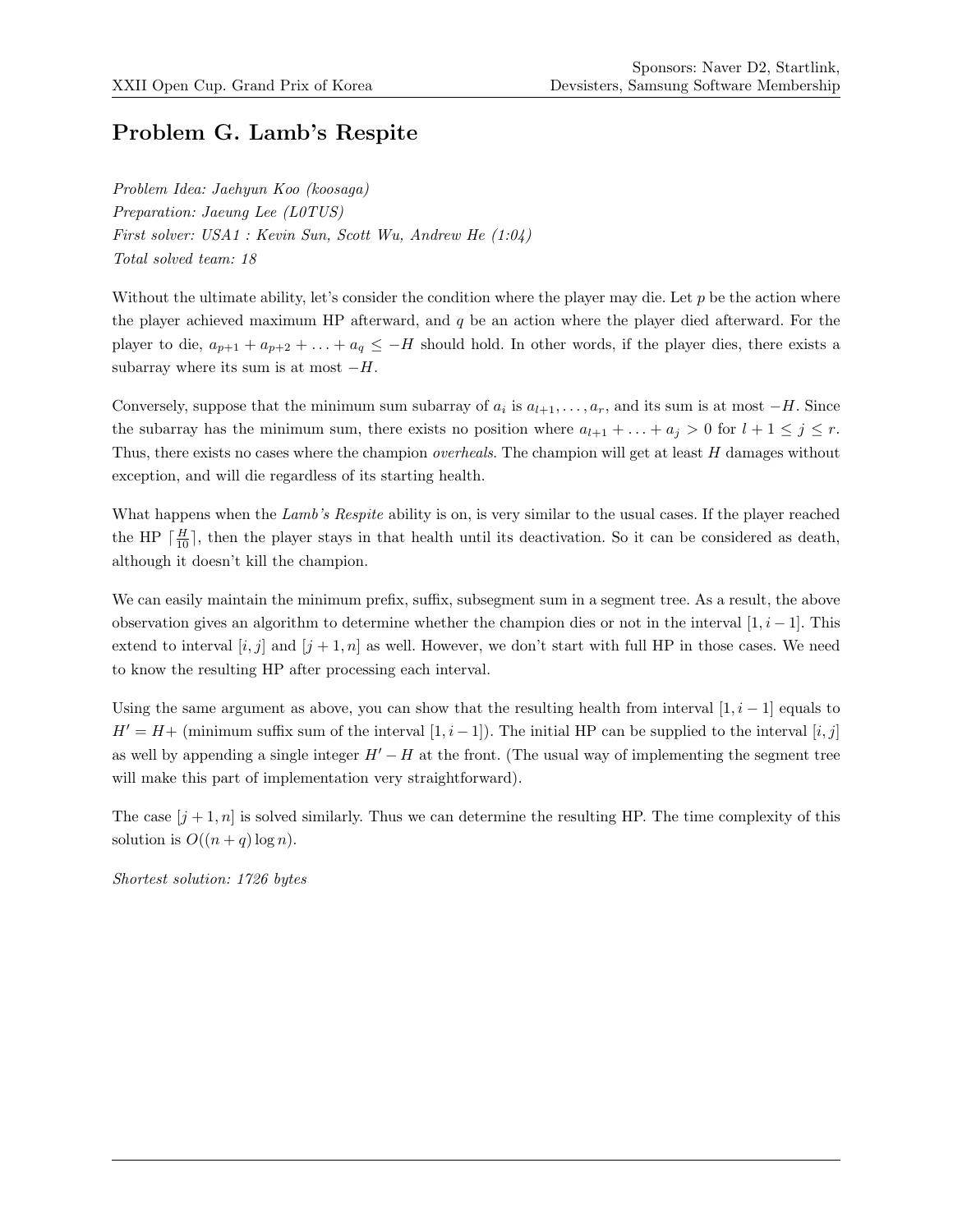# Problem H. Or Machine

Problem idea and preparation: Jaemin Choi (jh05013) First solver: Past Glory : Pavel Kunyavsky, Artem Vasiliev, Gennady Korotkevich (0:10) Total solved team: 70

When dealing with bitwise operations, it's often useful to treat a b-bit integer as a tuple of b independent 1-bit integers (0 or 1). Using this approach, we will assume each register value is 1-bit, and solve the problem 8 times to get the final answer.

Notice that once a register value becomes 1, it stays at 1 forever. For each register  $i$ , let  $T_i$  be the number of operations required to make the register i's value equal to 1 (or  $T_i = 0$  if it's already 1 before starting any operation). Then the value after t operations is 1 if  $T_i \leq t$ , and otherwise 0. Now the problem reduces to computing  $T_i$  for each i.

This can be modeled as a graph problem. Treat each register as a vertex, and each operation as an edge. The *i*-th operation represented by a and b is modeled as an edge from b to a with "index" i. If b becomes 1 at time  $T_b$ , then it propagates its value to a at time T', where T' is the smallest number  $>T_b$  such that  $T_a \equiv i - 1 \pmod{l}.$ 

Now this looks like a shortest path problem in which Dijkstra's algorithm can be used. However, the distance metric is unusual: instead of adding the weight of an edge, we are computing some value  $T'$  that depends on the edge and the distance to the previous vertex,  $T<sub>b</sub>$ . Nevertheless, Dijkstra's algorithm still works correctly. To see why, note that the proof of correctness of Dijkstra's algorithm depends only on the fact that the distance does not decrease by taking an alternative path; the exact distance formula does not matter as long as  $T' \leq T_b$ .

The total time complexity is  $O(bl \log n)$ , where b is the number of bits (which is 8).

As a final note, this approach can be further generalized: define a distance metric  $T(t, e)$ , which means that if we take an edge e at time t, we arrive at the other vertex at time  $T(t, e)$ . If  $T(t, e) \geq t$  is guaranteed, Dijkstra's algorithm can be applied. In the original Dijkstra's algorithm, we set  $T(t, e) := t + e_w$  where  $e_w$  is the weight of e. For another example,  $T(t, e) := \max(t, e_w)$  gives a minimum bottleneck path: a path whose maximum edge weight is minimized.

Shortest solution: 925 bytes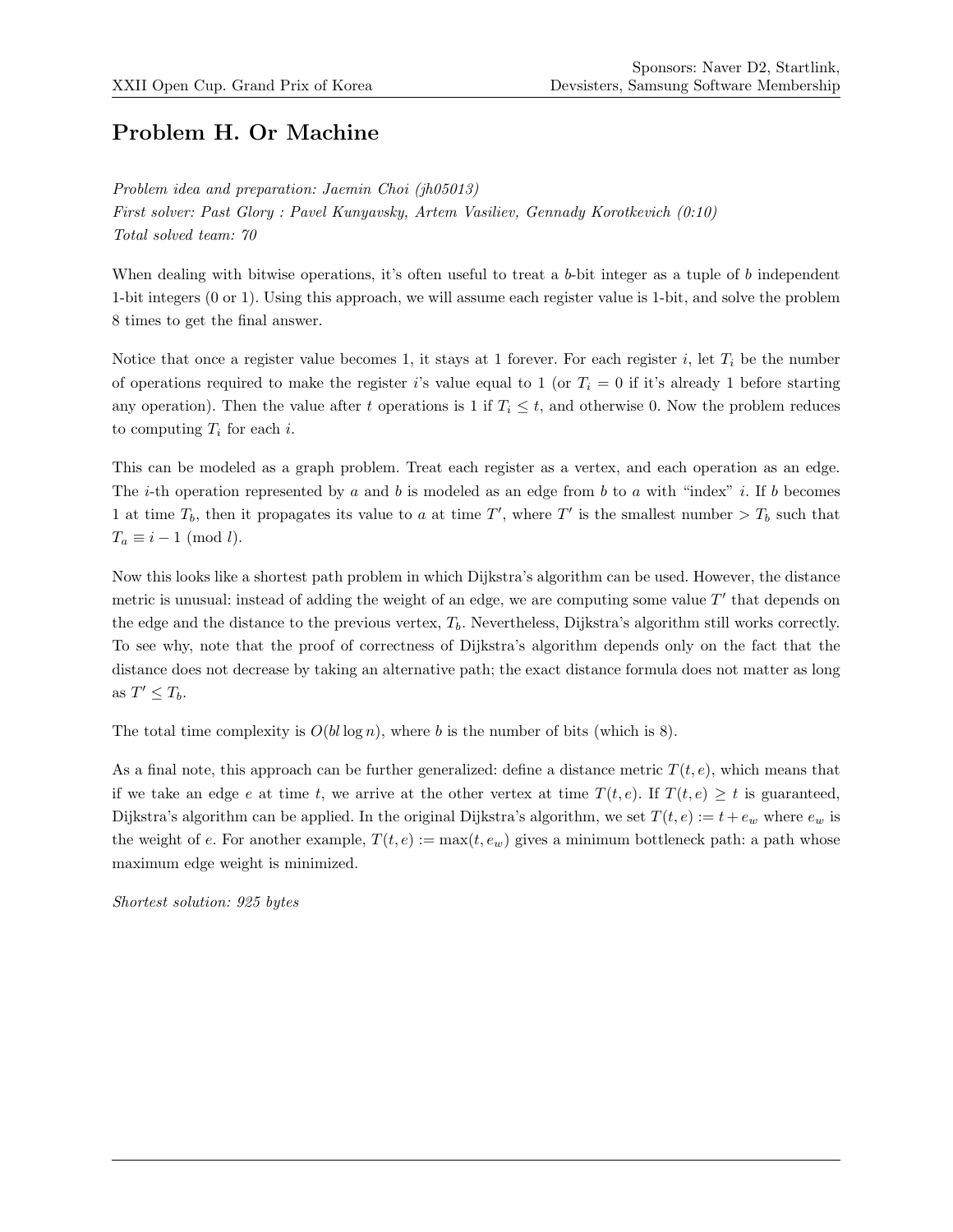## Problem I. Organizing Colored Sheets

Problem idea and preparation: Hyunuk Nam (jwvg0425) First solver: japan02 : Shigemura, Kawasaki, Yui Hosaka (4:32) Total solved team: 2

Let's call the tuple  $(W, H, i, j)$  inadmissible if the colored sheet of size  $W \times H$  can not cover the uncolored cell  $(i, j)$ . For convenience, denote the tuple  $(W, H)$  inadmissible if there exists a cell  $(i, j)$  where  $(W, H, i, j)$  is inadmissible. You can first observe that if  $(W, H)$  is inadmissible,  $(W, H + 1)$  and  $(W + 1, H)$  is inadmissible.

We introduce an important fact for inadmissible tuples.

**Theorem 2.** If  $(W, H)$  is inadmissible, there exists some cell  $(i, j)$  such that  $(W, H, i, j)$  is inadmissible and  $(i, j)$  is either adjacent to a colored cell or outside of the grid.

*Proof.* Suppose not. For a size  $(W, H)$ , denote the cell  $(i, j)$  bad if  $(W, H, i, j)$  is inadmissible. Consider some 4-component of bad cells C. As the theorem is false, all cells adjacent to C are good cells. Take one such cell  $(p_1, q_1)$  and consider a  $W \times H$  rectangle R that covers  $(p_1, q_1)$ . By definition, there exists a cell  $(p_1 + dx, q_1 + dy) \in C$  where  $(dx, dy) \in \{(0, 1), (1, 0), (0, -1), (-1, 0)\}.$ 

Now let R' be a rectangle where R is pushed toward  $(dx, dy)$ . Then,  $R'-R$  is either a length W row or length H column. Suppose that there is a colored cell  $(p_2, q_2) \in R'-R$ .  $(p_1+dx, q_1+dy)$  is in  $C \cap (R'-R)$ . Since any cell in C can't be adjacent to a colored cell, there exists some uncolored good cell between  $(p_1 + dx, q_1 + dy)$ and  $(p_2, q_2)$ . If you take the rectangle covering that good cell, it consequently covers  $(p_1 + dx, q_1 + dy)$  due  $\Box$ to the existance of colored cells in the right. We reach a contradiction.

The theorem enables us to view the problem in another direction. Instead of enumerating all  $(W, H)$  to find bad  $(i, j)$ , you can enumerate all colored cells and directions to find inadmissible  $(W, H)$  adjacent to such cells. Let's fix the direction to  $(-1, 0)$  and solve the problem since the other case can be dealt with rotations.

One naive solution is to fix the cell  $(i, j)$  where  $(i + 1, j)$  is either colored or outside the grid, and find all admissible sizes instead. Maintain the value  $H_{i,j} =$ (the number of consecutive uncolored cells in upper direction), and enumerate all admissible sizes by starting from  $H_{i,j} \times 1$ , gradually reducing the heights while increasing the widths with two pointers. You can enumerate all admissible sizes in  $O(n+m)$  time, which in turn gives all inadmissible sizes.

This can be optimized in linear time, with this simpler but equivalent algorithm. For each row i, take all maximal rectangles anchored in row i. Using the array  $H_{i,j}$ , it is a standard problem to compute all maximum rectangles in  $O(max(n, m))$  time with stacks. If there exists a maximal rectangle of size  $w \times h$ , then the size  $w \times (h+1)$  is inadmissible (along with anything larger than that). Regardless of the status of row  $i+1$ , if you repeat this for all rows, you can find all inadmissible sizes except the size  $w \times 1$  case (which can be manually handled). To prove it, note that any inadmissible size you rejected in the naive solution corresponds to some maximal rectangle in the final algorithm.

Shortest solution: 1868 bytes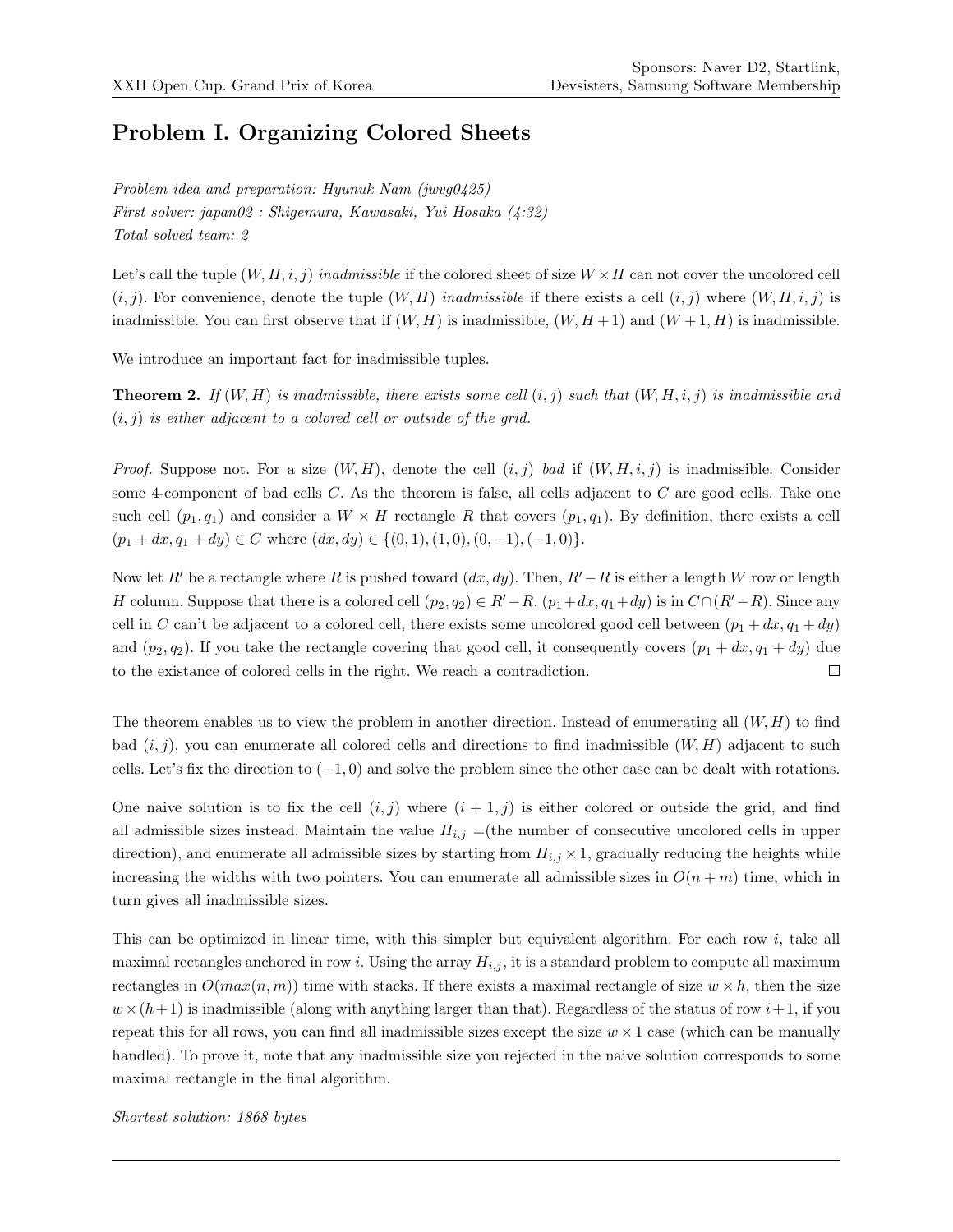#### Problem J. Periodic Ruler

Problem idea and preparation: Dongkyu Han (queued\_q) First solver: ext71 (0:08) Total solved team: 68

Let's store the numbers that cannot be a period of the ruler in a hash set S.

When the period is  $t$ , a pair of marks with a distance multiple of  $t$  must be of the same color. In other words, the distances of differently colored pairs cannot be multiple of t. For every such pair, we will put the divisors of the distances into S.

To do so, we have to find the divisors quickly. The maximum distance is  $2 \times 10^9$ , so trial division would not work. Instead, we can try dividing the distance, namely  $l$ , by positive integers less than or equal to  $\bar{c}$ l. If an integer d divides l, count both d and  $l/d$  as divisors. This method counts all divisors of l and the time complexity is  $O(\sqrt{l})$ . Since we have to repeat this process for every pair with different colors, it takes  $O(n^2\sqrt{2})$  $\max l$  in total.

Now consider a positive integer t that has not been added to S. It is possible to color the ruler such that  $c_i = c_{i+t}$  for every i. However, there is one more condition for t to be a period: t must be the **minimum** positive integer that satisfies  $c_i = c_{i+t}$  for every *i*.

To check if  $t \notin S$  can be a period, i.e. no smaller period exists, we have to do the following. First calculate the colors of the marks at  $0, 1, \dots, t-1$  using the property  $c_i = c_{(i \mod t)}$ . If there exist marks among them that we don't know their colors, we can color them arbitrarily so that the ruler doesn't have a smaller period. On the other hand, if we know all the colors, see if some divisor d of t can be a period by checking  $c_i = c_{i+d}$ for every  $0 \leq i \leq t-d$ . t cannot be a period if such a divisor exists, and otherwise t can be a period. The time complexity is  $O(t^2)$ . (We can make it faster with  $O(t)$ √ t)-time if we use the same algorithm to get the divisors in O( √ t) time, but it is not necessary to solve the problem.)

If  $t \notin S$  is larger than n, t can always be a period. It is because there must exist a mark with unknown color among the marks at  $0, 1, \dots, t-1$ , since we only know the colors of  $n < t$  marks. Therefore, we have to search for a smaller period only for  $1 \le t \le n$ . The time complexity is  $O(n^3)$ .

So the total time complexity to get the elements in the set S is  $O(n^2\sqrt{})$  $\overline{\max l} + n^3$ ). Print the size and the sum of S and it will get accepted.

Shortest solution: 1171 bytes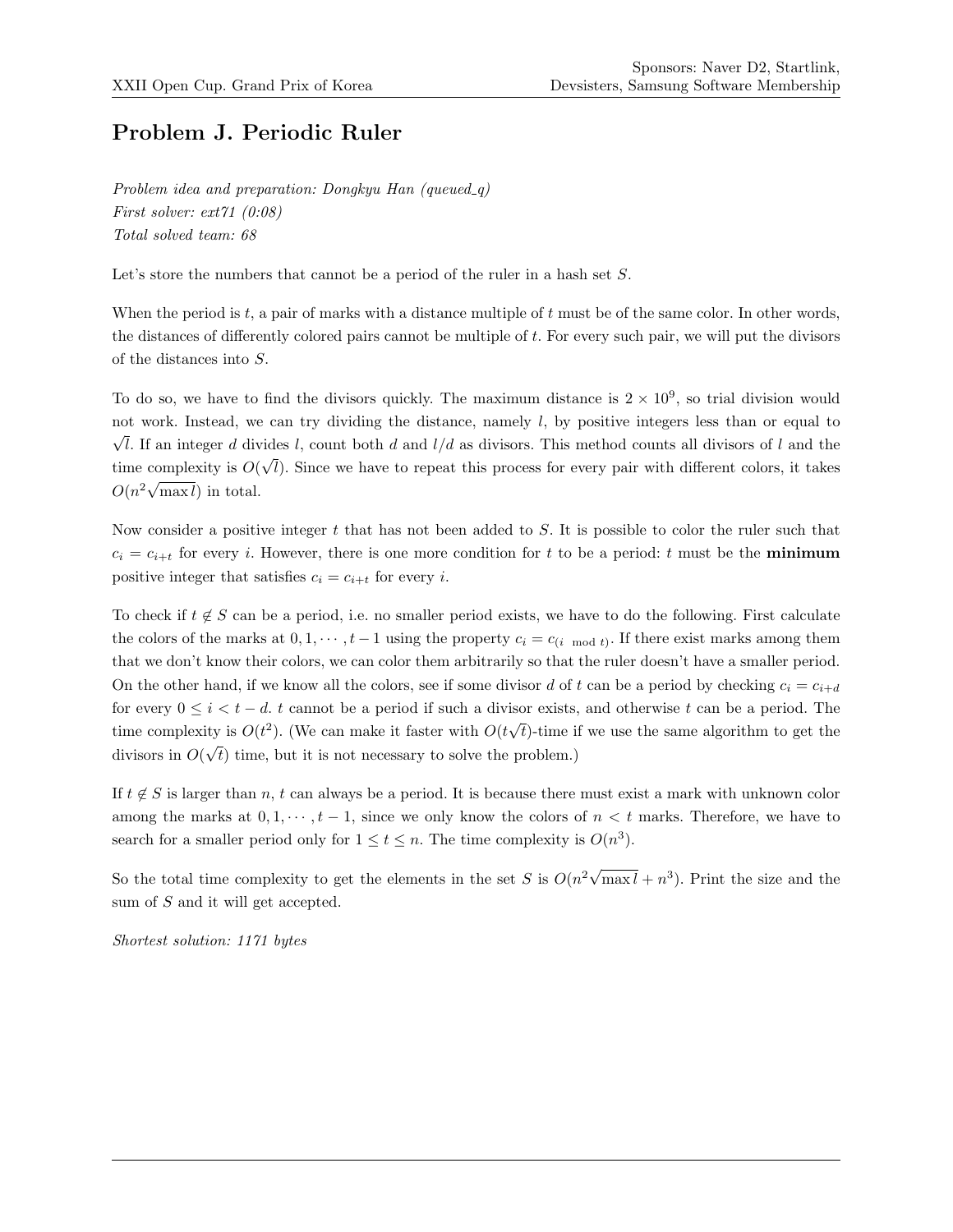# Problem K. Three Competitions

Problem Idea: Jaehyun Koo (koosaga) First solver: BMSTU : (0:16) Total solved team: 34

Build a graph of n people such that there is a vertex from i to j iff person i directly wins against j. Then this graph is a tournament graph: a directed graph which is obtained by orienting each edge of a complete graph in arbitrary direction. The given queries are reachability queries, asking whether there is a path from one vertex to another.

In a tournament graph, we can answer reachability queries in  $O(1)$  with  $O(n^2)$  preprocessing time. Find all the strongly connected components and order them in topological order. For given two vertices  $i$  and  $j$ , let  $C_i$  and  $C_j$  be the SCC that contains i and j respectively. Then it's easy to prove that there is a path from i to j iff  $C_i = C_j$  or  $C_i$  appears earlier than  $C_j$  in the topological order.

But of course, we have to find the SCCs more quickly to solve this problem. We can do this by optimizing Kosaraju's algorithm. This algorithm computes the SCC by doing a DFS twice in a specific order. Thus, if we can quickly find a new, unvisited vertex u adjacent to a given vertex v (or report that no such u exists), then we can skip unnecessary edges and compute the SCC more quickly.

Let's focus on finding a new vertex  $u$  that has a higher rank than  $v$  in both the first and the second competition. The other two kinds of vertices can be found in the same way. We maintain a maximum segment tree, where the key is the first competition rank, and the value is a pair of (second competition rank, vertex id). Initially, all vertices are registered into the segment tree. Whenever  $v$  is visited, unregister it by putting the value  $(0, 0)$ . To find a new vertex, use a maximum query on [a, n], where a is the rank of v in the first competition.

During the second DFS, since the graph is inverted, we have to find a new vertex that has a lower rank in at least two competitions. This can be done in the same way as above.

The time complexity is  $O(n \log n + q)$ , by initializing the segment trees in  $O(n)$ , finding a new vertex  $O(n)$ times in  $O(\log n)$  each, and answering each query in  $O(1)$ .

Shortest solution: 2094 bytes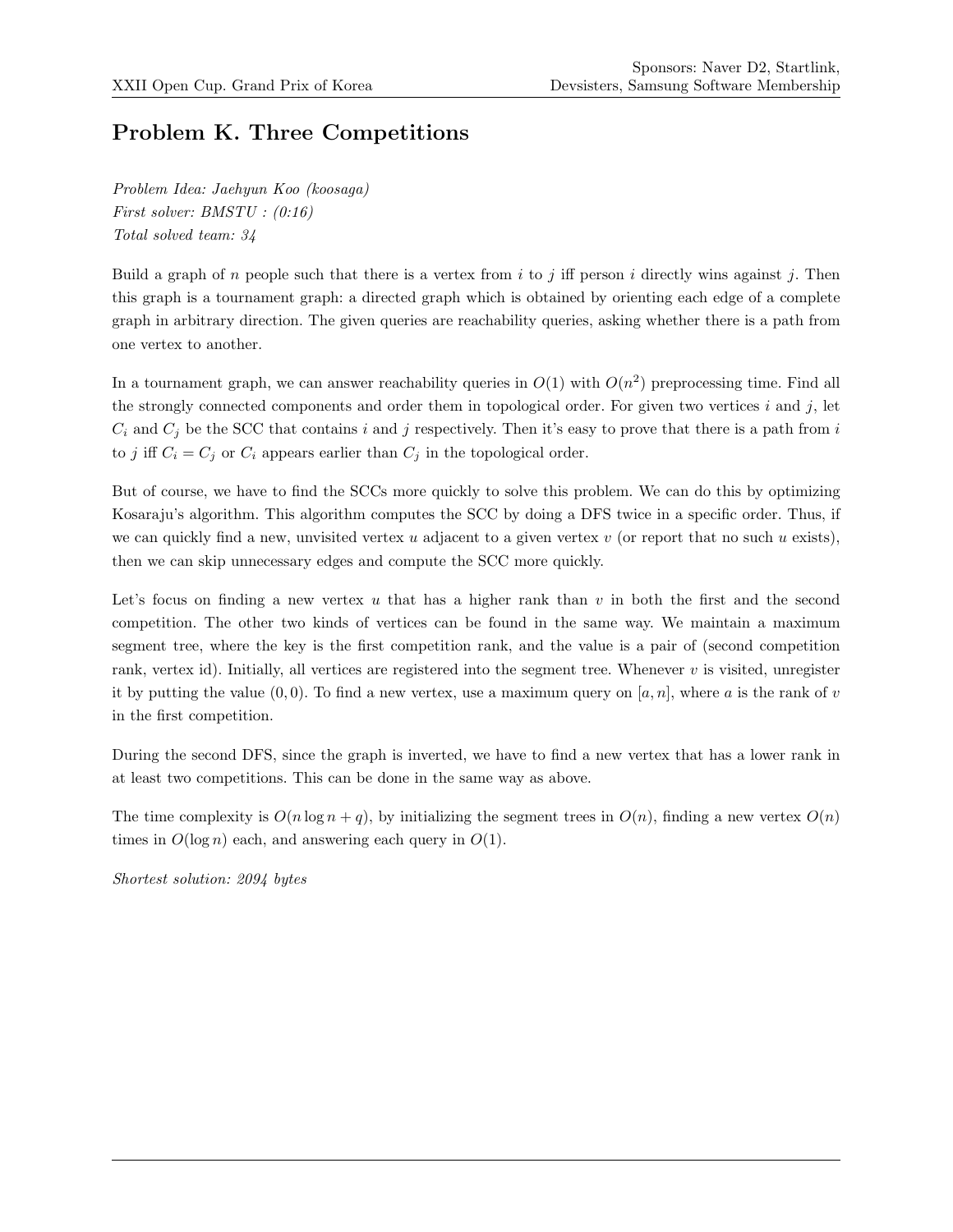# Problem L. Utilitarianism 2

Problem idea and preparation: Jaehyun Koo (koosaga) First solver: japan02 : Shigemura, Kawasaki, Yui Hosaka (2:28) Total solved team: 2

1. Polynomial time algorithm. For a fixed set of agents, the maximum utility  $f(S)$  corresponds to a maximum-weight matching in a bipartite graph over the edge set  $S$ . This can be determined by using minimum-cost maximum-flow (MCMF). Construct a graph with  $n+m+2$  vertices, where the source connects all vaccine manufacturers, all hospitals connects to sink, and agents connects respective facilities. All edges have unit weight, and the agent edges have weight −c. The negation of MCMF in this flow graph corresponds to the optimal solution. (Keep in mind, that you don't have to find maximum flow, but just have to find minimum cost flow.)

As a result, the answer can be computed by  $k + 1$  execution of MCMF algorithm. Any standard algorithm will yield a polynomial-time solution, and any standard algorithm will time out in the given input bounds.

2.  $min(n, m) + 1$  execution of MCMF. Consider a set of edges in any maximum weight matching. If the current agent does not belong to that matching,  $f(U \setminus \{e\}) = f(U)$  trivially holds. This reduces the execution count of MCMF algorithm, but is still insufficient to solve the problem.

3. One execution,  $O(min(n, m))$  shortest path computation. Consider a symmetric difference  $D =$  $f(U)\Delta f(U \setminus \{e\})$ . As  $f(U)$  and  $f(U \setminus \{e\})$  forms a matching (maximum degree 1), D is a collection of paths and cycles.

If there is a cycle or a path in the symmetric difference that does not contain the edge  $e$ , then the sum of weights in their respective sets should be equal, otherwise both matching can't be optimal. As a result, we can assume that the symmetric difference is either a path or cycle that contains e.

Let's say we found the optimal solution  $f(U)$  with the initial MCMF. Then the path and cycle consisting the symmetric difference corresponds to the directed path in the residual graph. The cycle case can be solved straightforwardly, since you can just find the shortest path from u to v if  $e = (u, v)$ . The path case requires some modification from the initial flow graph. In the end, the path containing  $e$  is also a part of big cycle that contains the source and sink. If you add a weight 0 edges from source to sink which remains unaugmented, then a shortest path from  $u$  to  $v$  represents cycle and path cases at once.

As a result, the problem can be solved with single execution of MCMF and  $O(min(n, m))$  execution of shortest path algorithm. This is the intended solution, but there is an important technical detail which we have to mention.

4. Choosing the right shortest path algorithm. The shortest path algorithm in MCMF requires the handling of negative weight edges. Using Bellman-ford or SPFA requires  $O((n+m)k)$  time. In most contest environment, they perform very well, to the extent that some consider them as a linear-time algorithm. But the tests are specifically designed to time out these algorithms, at least to our best effort.

In fact, there is a technique that requires at most one iteration of Bellman-Ford, usually called as potential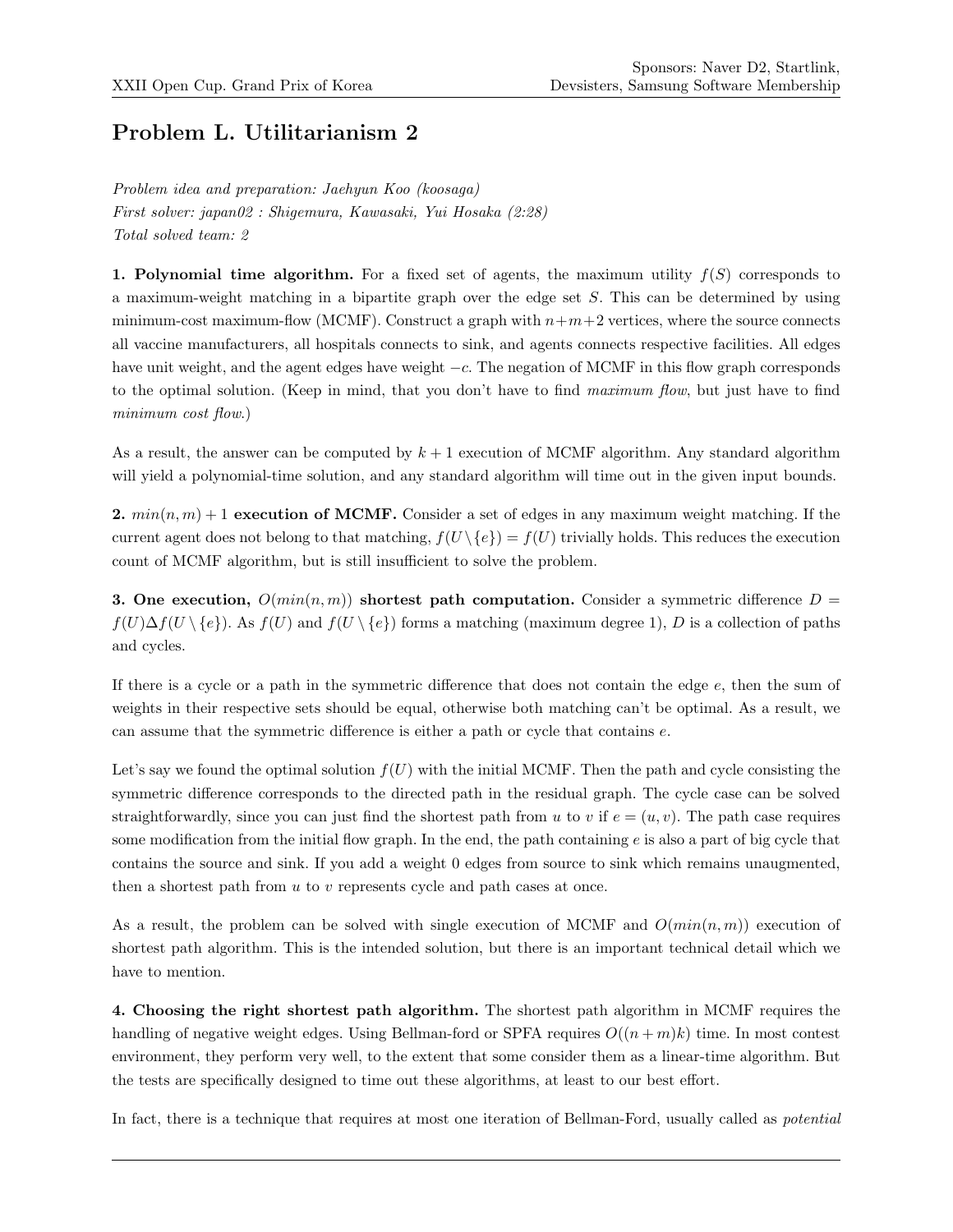method or Johnson's algorithm. This is a well-known technique which we won't discuss in detail. With this technique, we can transform each edge costs as a nonnegative number and apply Dijkstra's algorithm to find the shortest path. This yields a total  $O(\min(n, m)(n + m + k) \log k)$  algorithm, which passes in time.

Shortest solution: 3429 bytes